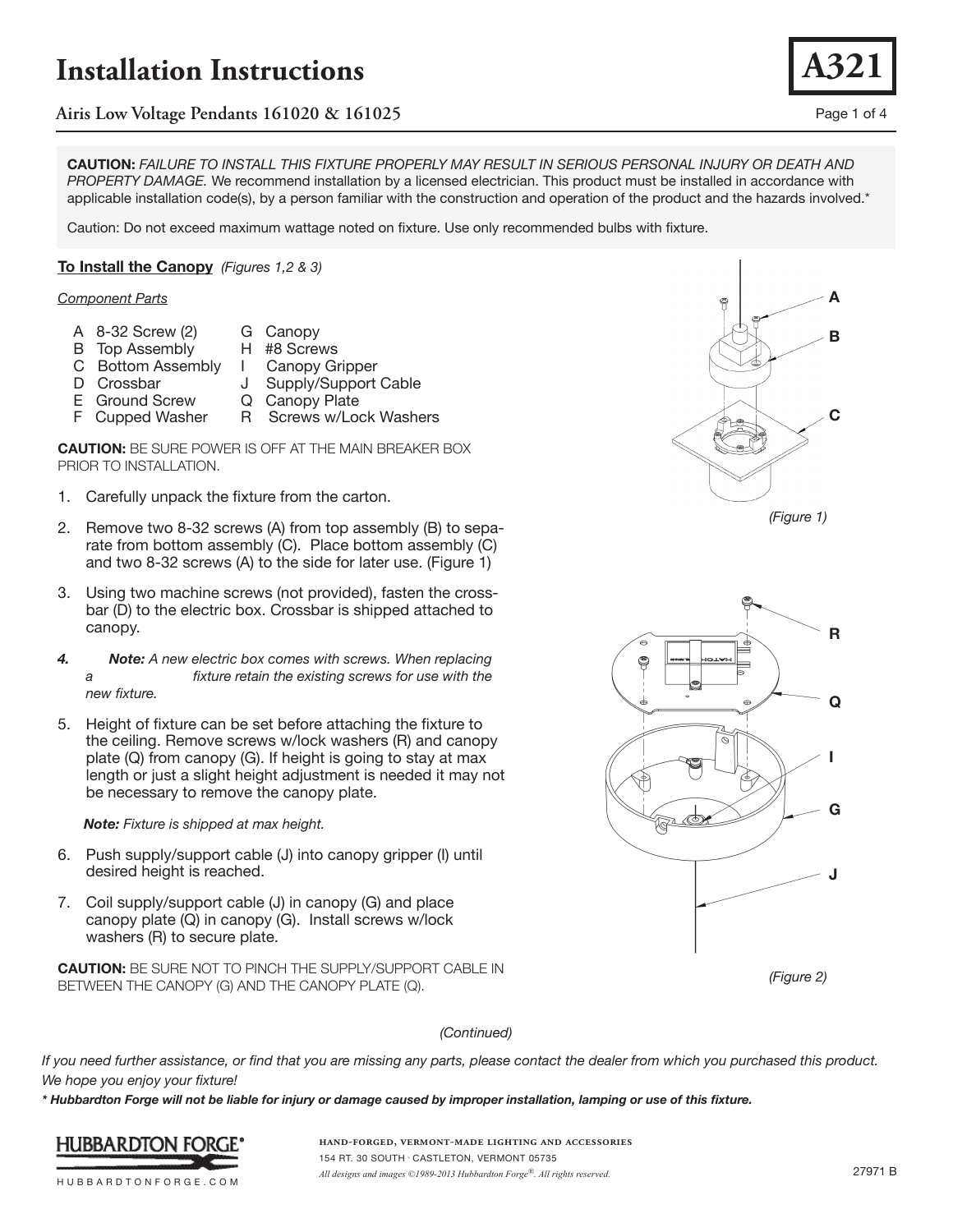**Airis Low Voltage Pendants 161020 & 161025** Page 2 of 4

## **To Install the Canopy** *(Figures 1,2 & 3)*

#### *(Continued)*

7. Using suitable wire connectors (not provided) connect fixture wires to supply wires (white to white or ribbed side of the fixture cord, black to black or smooth side). Run a pigtail lead from crossbar ground screw (F) to the junction box and connect all ground wires (bare copper or green to bare copper or green).

**CAUTION:** MAKE SURE WIRE CONNECTORS ARE TWISTED ON SECURELY, AND NO BARE WIRE IS EXPOSED.

- 8. Raise canopy (G) close to ceiling and align with holes in crossbar (D) and secure with (2) #8 screws (H).
- 9. If fixture needs to be lowered to achieve desired height, loosen knob and push up on canopy gripper (I) and gently pull down on supply/support cable (J).

 *Note: Excessive movement of cable through the gripper could cause cable to fray slightly. Adjustment is for initial installation only. Repeated adjustment is not recommended.*

## **To Assemble Glass or Screen Option** *(Figures 4, 5 & 6)*

#### *Component Parts*

- C Bottom Assembly
- N Glass Tube
- K Tube Assembly
- O Retainer
- L 6-32 Screws (4)
- P Flat Head Screws (3)
- M Screen
- 
- 1. Remove tube assembly (K) from bottom assembly (C) by removing four 6-32 screws (L) and separating tube assembly (K) from retainer (O). Set all parts to the side for later use (Figure 6).
- 2. Remove flat head screws (P) from tube assembly (K) and set aside for later use.
- 3. Thread screws (P) through either screen (M) or glass tube (N) depending on option purchased and into tube assembly (K).
- 4. Tighten the three screws (P) equally into tube assembly so that screen or glass is centered.







## *(Continued)*

*If you need further assistance, or find that you are missing any parts, please contact the dealer from which you purchased this product. We hope you enjoy your fixture!* 

*\* Hubbardton Forge will not be liable for injury or damage caused by improper installation, lamping or use of this fixture.*



**A321**

**G**

**H**

**K**

**P**

**E**

**D**

**F**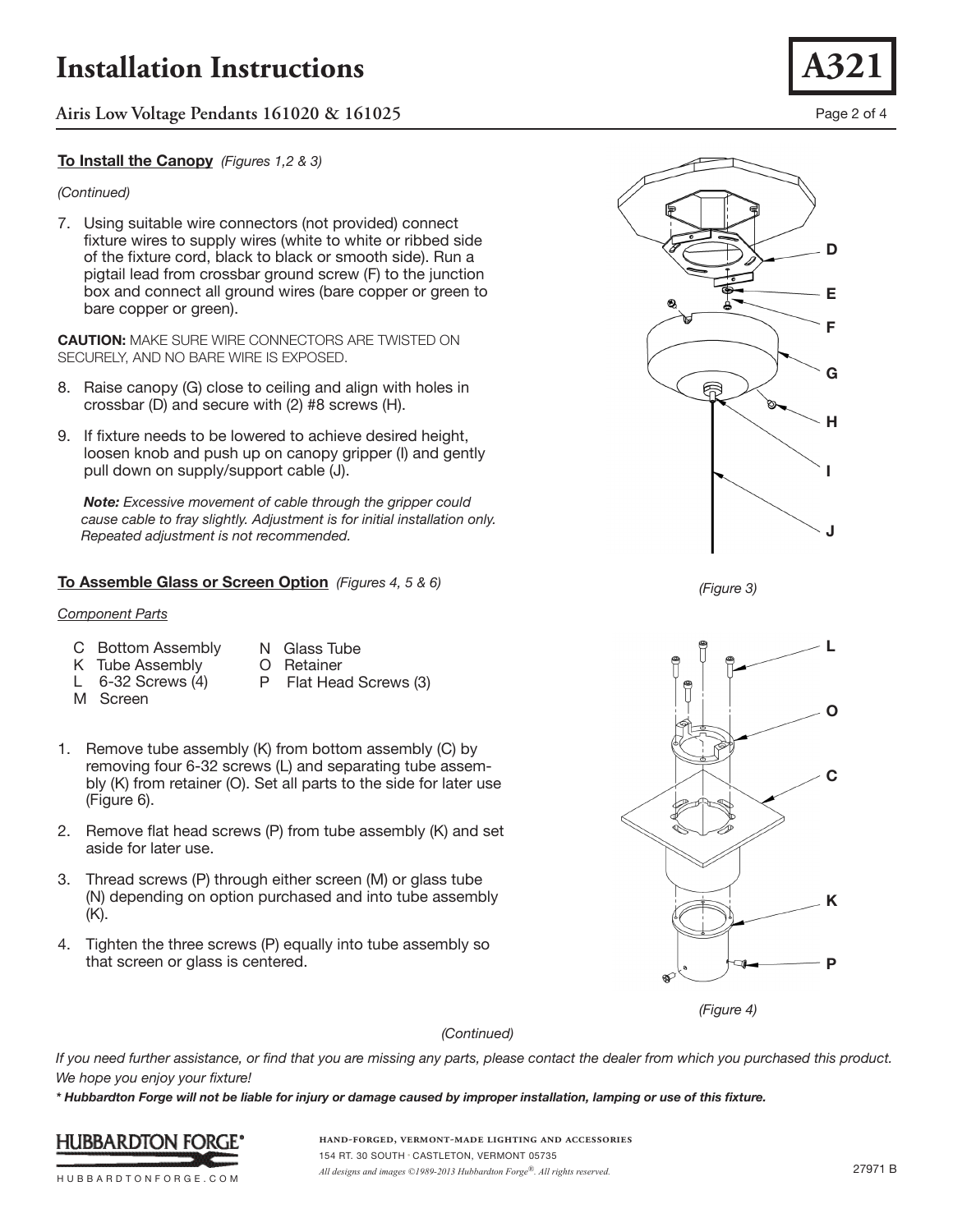**A321**

**Airis Low Voltage Pendants 161020 & 161025** Page 3 of 4

## **To Assemble Glass or Screen Option** *(Figures 4, 5 & 6)*

*(Continued)*



*(Continued)*

*If you need further assistance, or find that you are missing any parts, please contact the dealer from which you purchased this product. We hope you enjoy your fixture!* 

*\* Hubbardton Forge will not be liable for injury or damage caused by improper installation, lamping or use of this fixture.*



HUBBARDTONFORGE.COM

**hand-forged, vermont-made lighting and accessories** 154 RT. 30 SOUTH • CASTLETON, VERMONT 05735 *All designs and images ©1989-2013 Hubbardton Forge®. All rights reserved.* 27971 B